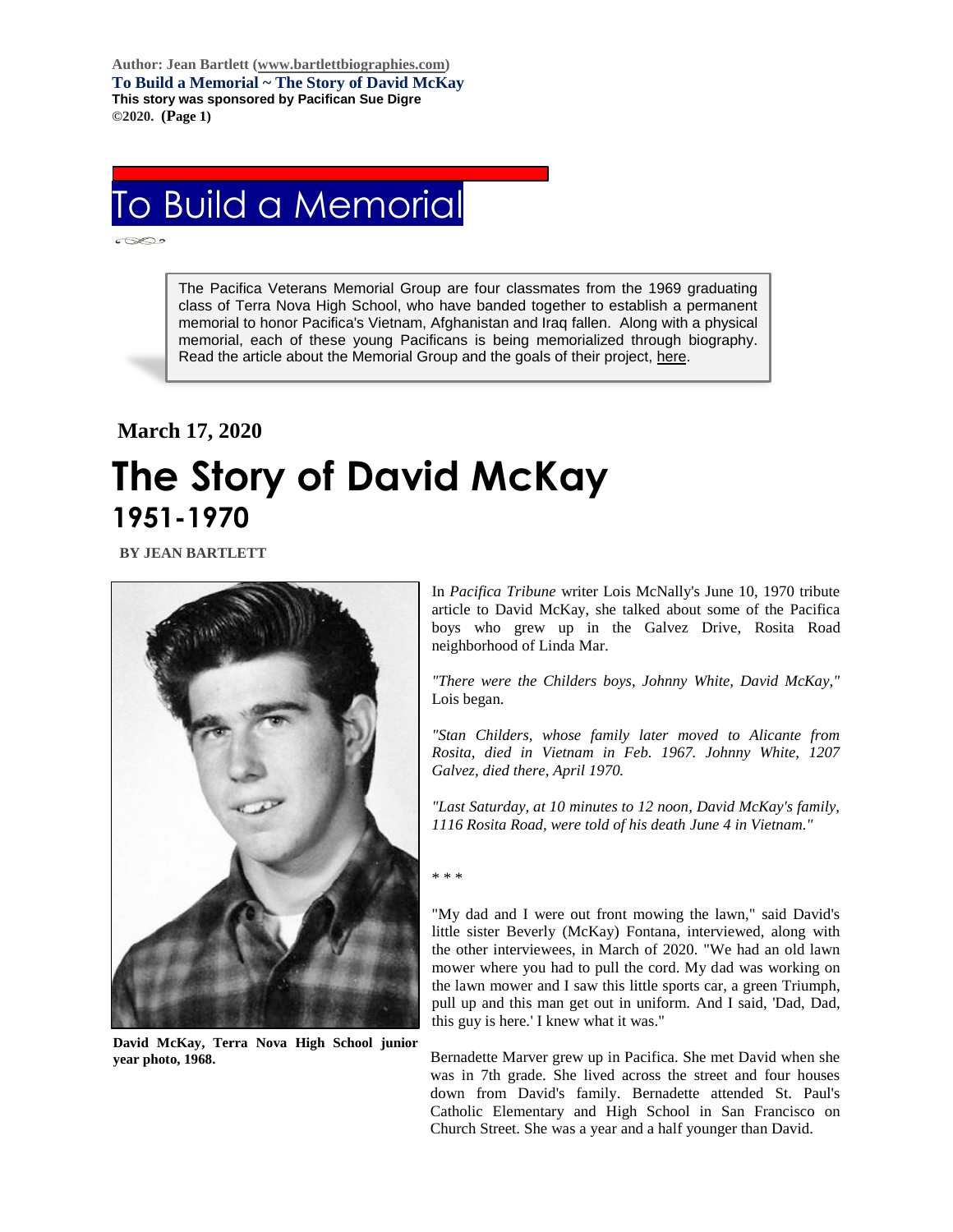**Author: Jean Bartlett [\(www.bartlettbiographies.com\)](http://www.bartlettbiographies.com/) To Build a Memorial ~ The Story of David McKay This story was sponsored by Pacifican Sue Digre ©2020. (Page 2)**

"I knew all the kids in the neighborhood," Bernadette said, "though I didn't go to school in Pacifica. But David and I got to be friends in seventh grade and in eighth grade, he became my first boyfriend. He was also the first boy my father would even speak to! I knew David's dad really well because he was always outside working on something, or working on something in the garage. David was a lot like his father and he looked like his dad. My parents and his parents got along, and my little sister, Victoria, and his little sister, Beverly, were best friends."

"David and I were boyfriend and girlfriend on and off through high school," Bernadette continued. "We were always friends; we were just friends when he died."

June 6, 1970, the day that the McKay family learned of David's death, was a Saturday, and it was the day of Bernadette's graduation from high school.

"I didn't know until later that day, after I graduated, that David had died. His parents had originally planned to come to my graduation," Bernadette paused for a moment. "All these years later, it's still emotional. I'm glad his story, and the stories of the other Pacifica boys we lost in Vietnam, is being told."



**In March of 1968, Bernadette and David, attend her school's spring prom.**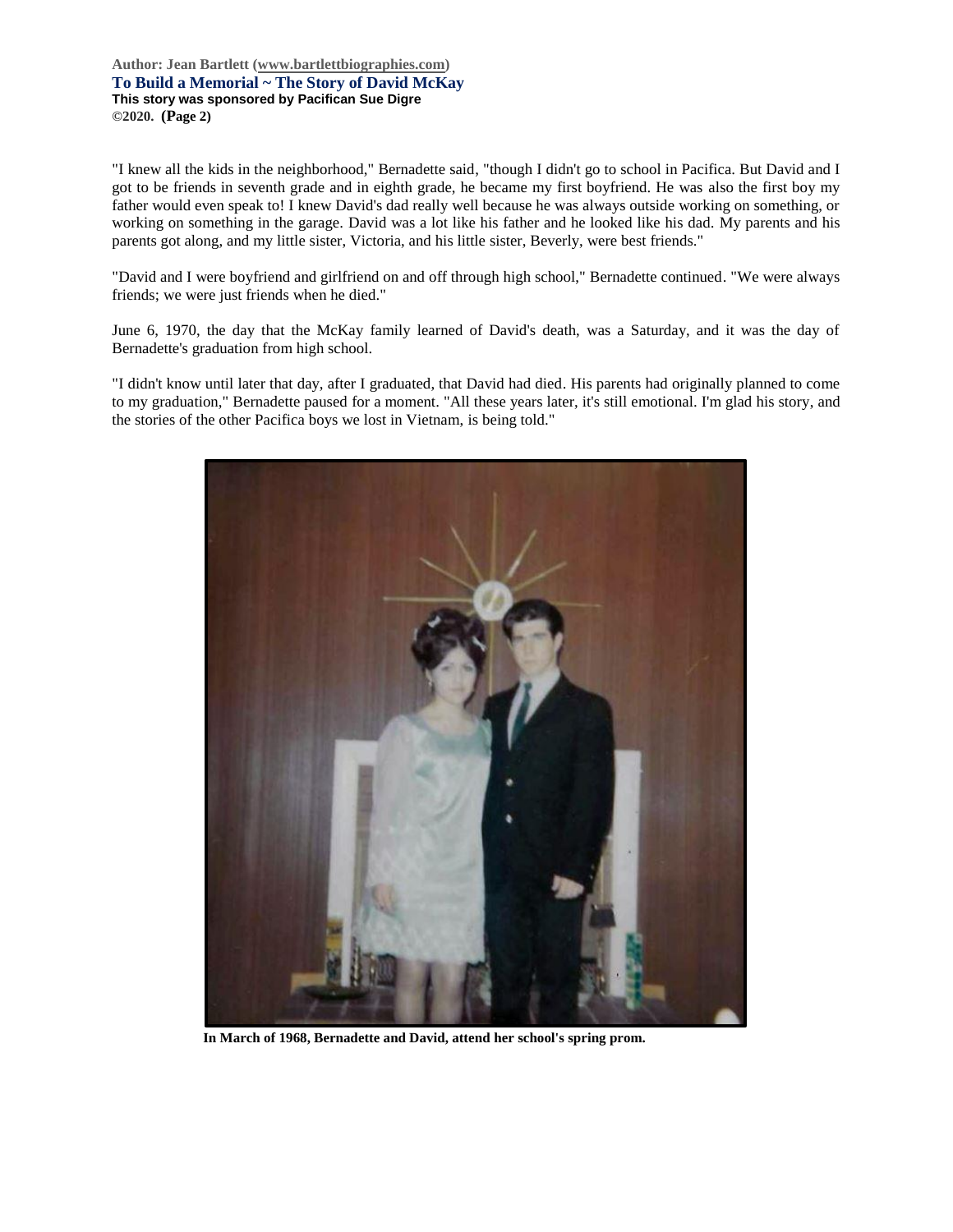**Author: Jean Bartlett [\(www.bartlettbiographies.com\)](http://www.bartlettbiographies.com/) To Build a Memorial ~ The Story of David McKay This story was sponsored by Pacifican Sue Digre ©2020. (Page 3)**

Born at St. Joseph's Hospital in San Francisco on March 4, 1951, David George McKay was the second of Leslie George McKay's and Doris (Starr) McKay's six children: Sandra, David, Leslie, Beverly, and twins Dennis and Jimmy. (Dennis is older by 20 minutes.) A World War Two veteran, dad Leslie McKay was a carpenter. The family moved to Pacifica before Pacifica incorporated in 1957. They lived at the top of Manor – 475 Glasgow Drive.

"We moved to Pacifica from San Francisco probably before 1955," Beverly said. "We were one of the first families. I still have the original Sharp Park phonebook."

In May of 1959, the family was devastated by the death of little Leslie McKay. Leslie was just 5 years old.

"Leslie was killed in front of our house," Beverly said. "He was hit by a car. We moved away to San Jose after my brother was killed because my father couldn't take it. But we came back to Pacifica after just a couple of years. My dad's work was in San Francisco."

Almost five years younger than David, Beverly talked about growing up in Pacifica.

"The whole family ate dinner together," she said. "Sunday nights we always watched, *Bonanza*." NBC's longestrunning Western, *Bonanza*, still in syndication, was about an all-male ranching family living and working in Nevada before and after the Civil War.

"We didn't do a lot of family trips," Beverly continued. "But my parents had a cabin in Monte Rio (a Russian River resort town), and my grandfather had a boat that he built and we went out on that."

David went to Sanchez Elementary in Pacifica and Linda Mar Elementary. He had a paper route as soon as he was old enough. When he was little older, he and his best friend, Joey Gorostiza, used to hitch a ride to the north end of town where they might find work as caddies at the Sharp Park Golf Course.

"We all did paper routes," Beverly said. "My dad would bring us around on the back of his pickup truck and we always had to bring the newspaper to the front door. They used to send me to collect because I got good tips."

Their mom also worked. She had two part-time jobs: police dispatcher for the Broadmoor Police Department, and call-handler for an answering service.

"Stories I remember from David's earliest years?" Beverly pondered. "This one I was told by my folks. Apparently when he was pretty little, maybe kindergarten or so, he would walk around the classroom and ask all the kids if they had any milk. If they answered not to his liking, he would bop them on the head! So his teacher sent a note home."





**David, in his elementary school years.**

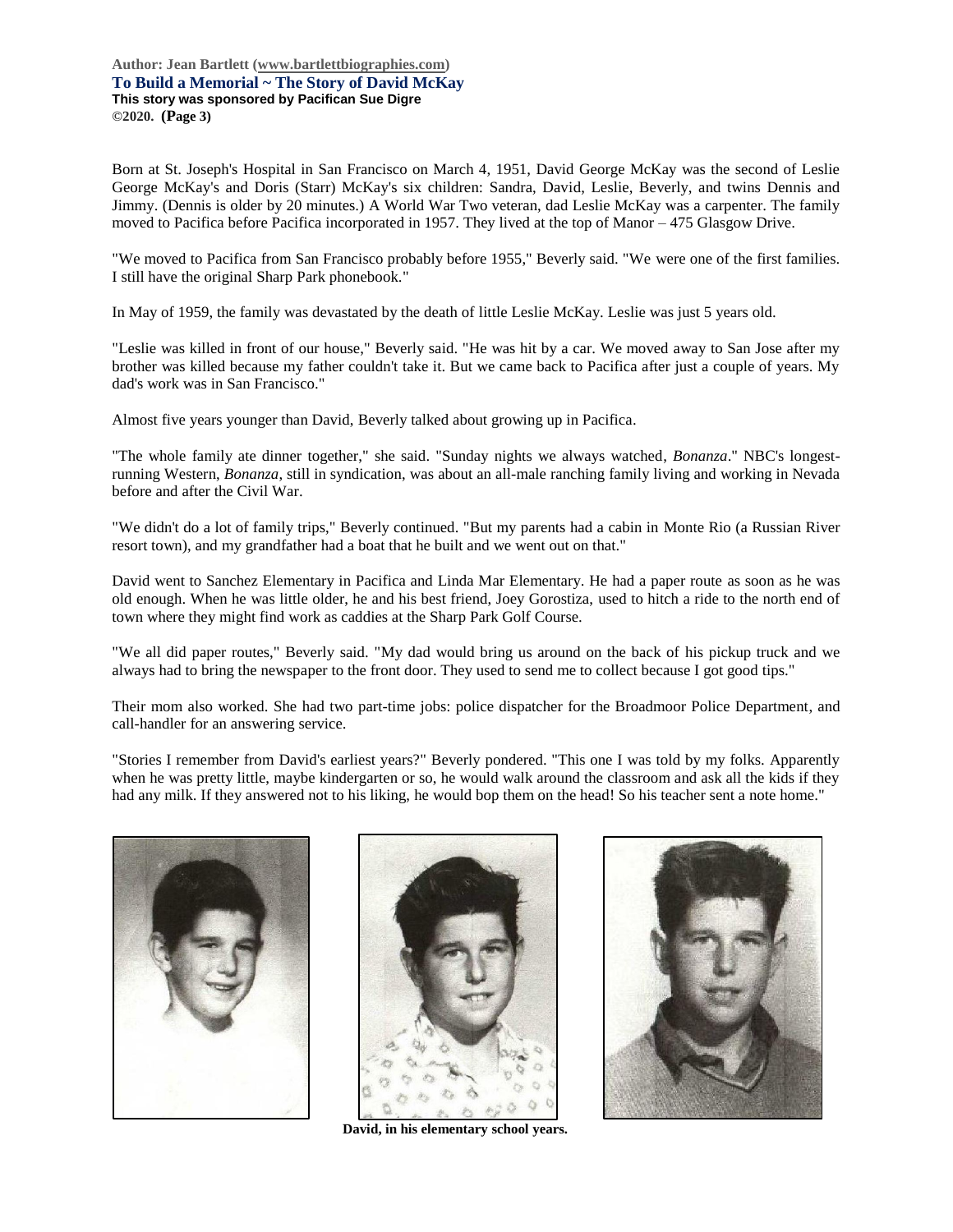**Author: Jean Bartlett [\(www.bartlettbiographies.com\)](http://www.bartlettbiographies.com/) To Build a Memorial ~ The Story of David McKay This story was sponsored by Pacifican Sue Digre ©2020. (Page 4)**

Barbara (Scopinich) Petersen, her future husband Butch Petersen, and David, all grew up in the same Linda Mar neighborhood: Rosita Road, Galvez Drive and Palou Drive.



**David at about 14.**

"I met Dave at Linda Mar School on the first day of 8th grade," Barbara said. "We were both 13. Mostly we hung out during school. There was a large group of us who played softball, basketball and volleyball – and snuck under the fence over to the Dairy for candy." (Back then, Pacifica's Sun Valley Dairy was a real dairy farm located at today's Shamrock Ranch.)

"I met Dave when the school district combined part of Sanchez School, where he was going, with Linda Mar School, where I was going," Patti (Topolinski) Hawker said. "We were buddies off and on through high school. He was always super nice, always had a smile and he was very easy going and very polite. As high school continued and we all learned to drive, we would ride around in cars and visit the beach with a group of friends, which included: Barbara Scopinich, Butch Petersen, Bob Stuckey, David, Joe Gorostiza and me. It was a good time!"

"I met Dave in 7th grade," Rich Jasso said. "We met when the first wave of transferred students from Sanchez School came to Linda Mar School.

"We were friends in elementary school and high school. We had an established friendship but we'd reconnect all the time like one does when in

high school. He was a high energy, affable good guy. He liked to joke around and always gave you the impression he was going, or wanted to go, somewhere. It was easy to be drawn to him, you wanted to be his friend, and he had this great, robust laugh."

"He played sports and I didn't," Rich continued. "I don't remember having any classes with him at Terra Nova except PE, where he was always on fire!"

Barbara Petersen, Patti Hawker, Rich Jasso and Mike Jelinsky are the four classmates from Terra Nova's class of 1969, who are working together to establish the permanent memorial to honor the Pacifica kids who died in Vietnam, Afghanistan and Iraq. This includes their friend and classmate David McKay.

"Dave and I played football together at Terra Nova," Mike Jelinsky said, "and he was a good football player. He was primarily a running back and also played defensive back. We hung out with different groups but we liked each other. I always remember him as a guy who liked to joke around and he was a good prankster."



**David, at a Terra Nova High School assembly, 1966.**

"David was always very proud of the nice head of hair he had," his sister Beverly said, "using Dixie Peach (men's hair pomade) and all! He would comb it back and then take two of his fingers and pull the front forward a bit.

"I remember when he took Bernadette to the prom. When I look back on him on prom night, I'm reminded of the movie, *Grease*. David was cool and Bernadette was a saint. I remember Bernadette's parents really liked David, though I'm not sure they completely liked that he was going out with their daughter!

"All these years later, we are still in touch with Bernadette. She was heartbroken when David passed away."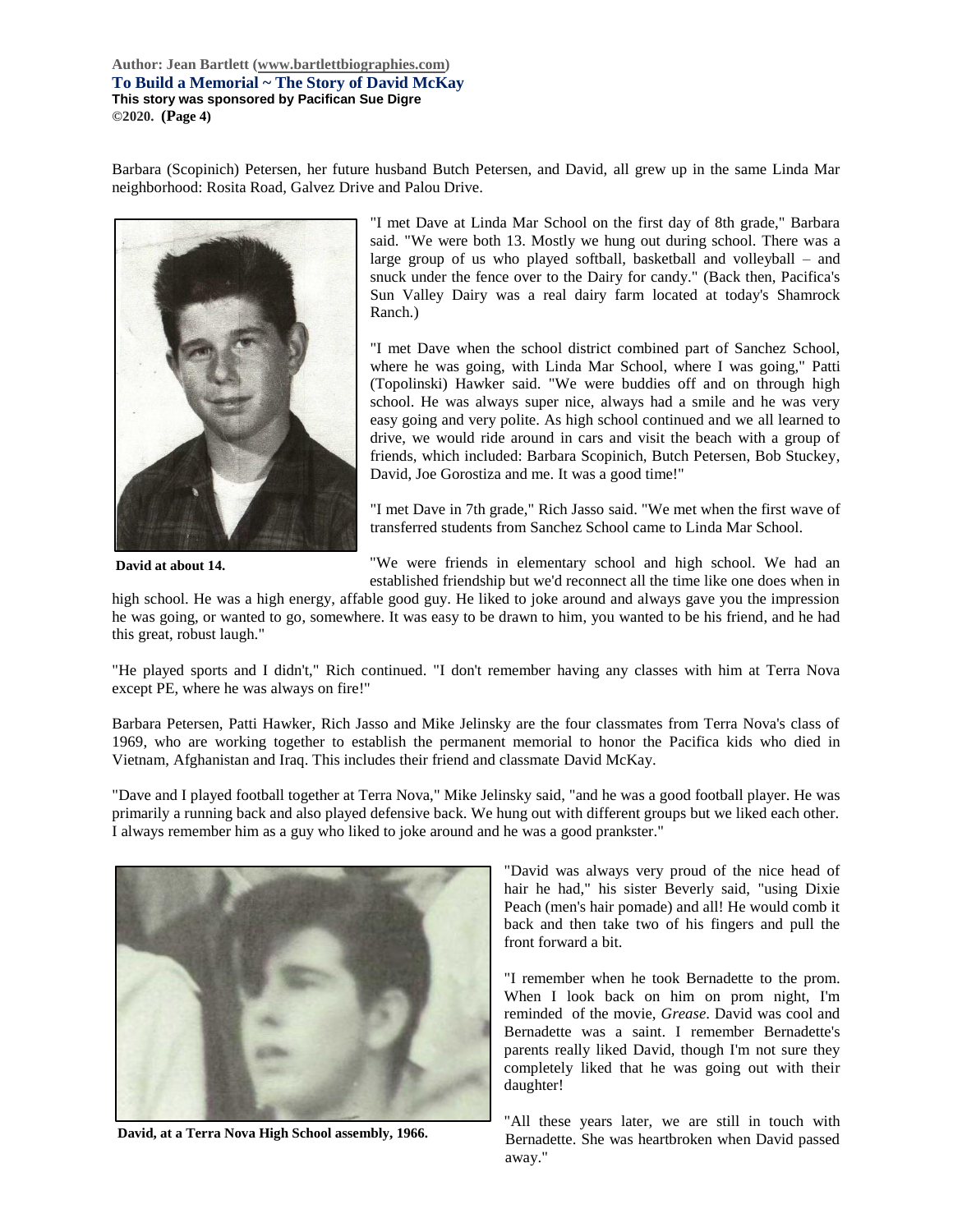## **Author: Jean Bartlett [\(www.bartlettbiographies.com\)](http://www.bartlettbiographies.com/) To Build a Memorial ~ The Story of David McKay This story was sponsored by Pacifican Sue Digre ©2020. (Page 5)**

"My mother loved to feed David," Bernadette recalled with a laugh. "She would make him 'Dagwood' sandwiches because he loved them."

"How would I describe David?" Bernadette smiled. "He had the best personality and he had a lot of friends. People just liked him. When I look back now on actor Henry Winkler playing 'The Fonz,' David reminds me of the real Henry – a really good guy, a lot of fun, a jokester with the best smile." (Henry Winkler played greaser, and cool, bad boy Arthur "Fonzie" Fonzarelli on the 1970s American sitcom, *Happy Days*.)

"David was sweet and loving," Bernadette added, "and he could really kiss."



**Photographed by Bernadette's mom, David and Bernadette kissed in the kitchen.**



**1968. David, number 26, and Mike Jelinsky, number 70, played on Terra Nova High School's varsity football team.**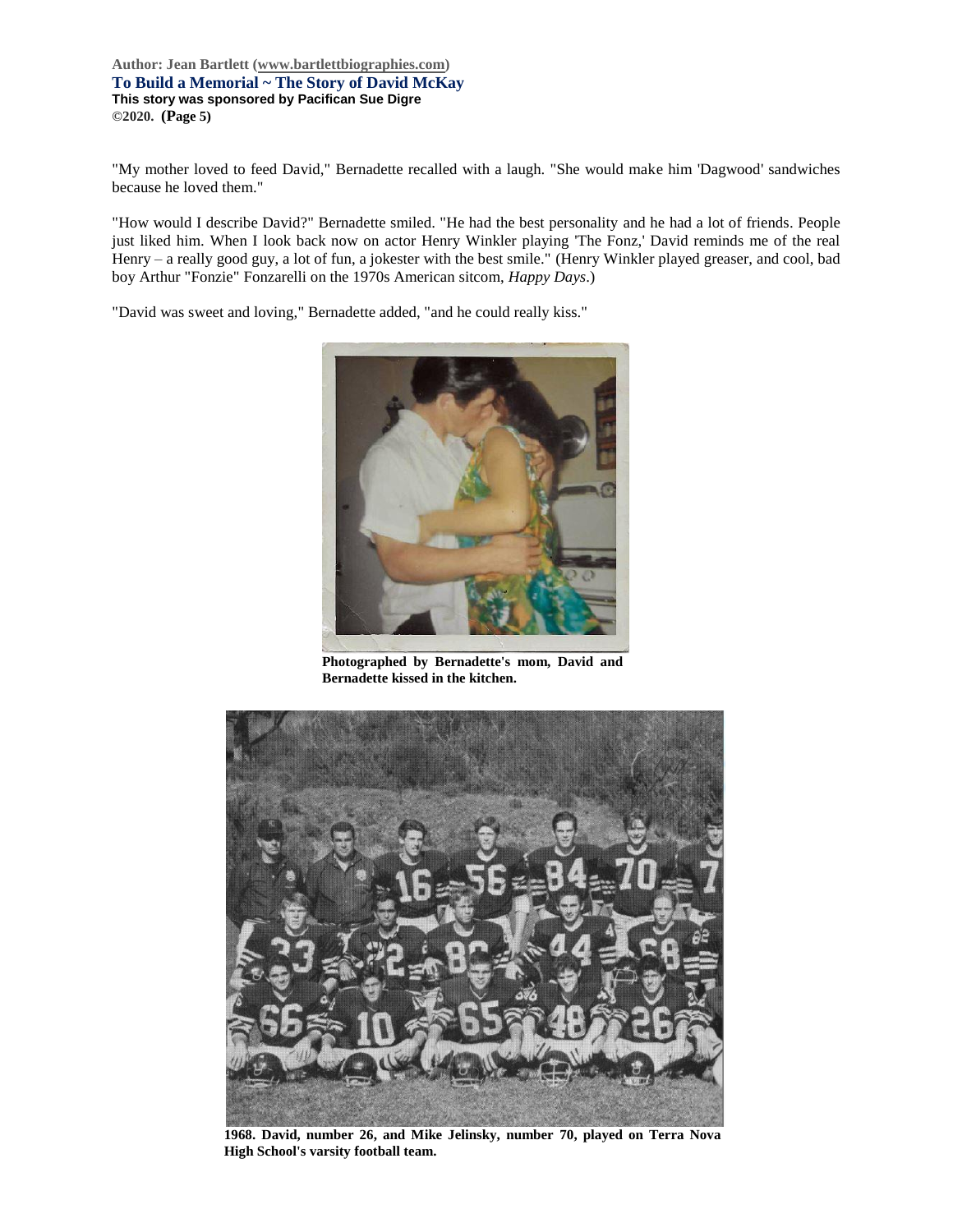**Author: Jean Bartlett [\(www.bartlettbiographies.com\)](http://www.bartlettbiographies.com/) To Build a Memorial ~ The Story of David McKay This story was sponsored by Pacifican Sue Digre ©2020. (Page 6)**

Barbara said she really got to know Dave better in her junior year, when she started dating Butch. Butch and Dave were good friends. They did the typical stuff that teenagers do on a zero budget. The three would go riding in Butch's VW Bug, or walk around, to see who was out and about.

"Dave was a steadfast, loyal friend to my husband, who valued his friendship greatly," Barbara said. "He always dressed in black and he had an even temperament. He loved to tease me and joke a lot. He was a gentle soul. He was a good friend."



Dave enlisted in the Army, the day after his 17th birthday. He finished high school in the service.

"His grades were not good and he decided it was time for a different path and he took it," Bernadette said.

David did his basic training at Fort Lewis, WA, and his subsequent mechanic's training at Fort Ord, CA, and Fort Hood, TX. Closed in 1994, Fort Ord was located on 45 square miles of dunes and forest along the coast of California's Monterey Bay.

"When he finished training at Fort Ord, the family went down to pick him up and bring him home," Beverly said. "I remember all of us kids were in the car."

When he headed out of Pacifica, shortly thereafter, Butch, Barbara and Bernadette drove him to the Oakland Army Base.

"He was a mechanic in a Signal Battalion, a wheel vehicle repairman," Beverly said, noting that David most certainly arrived in the service with mechanic skills. "My dad did all his own car repairs and I'm sure David was right beside him from the time he was a little kid."

David served in Vietnam for 12 months and during that time Bernadette sent him a lot of brownies.

"We sent them in coffee cans and I wrapped

each single one in foil," Bernadette said. "Sometimes he got them and sometimes he didn't, but when he did he always shared them. Mostly we just sent brownies because that's what he wanted. I made those same brownies not too long ago and they are still good. I call them my Vietnam brownies."

Bernadette is still amazed that David phoned her on her 16th birthday. She doesn't know where he was, but she'll never forget it. He also wrote Bernadette and she wrote him. In addition he wrote to his family and to his friends, including Patti, Butch and Barbara.

"He did not discuss his assignments in his letters," Barbara noted, "just that he didn't like the regimentation. He expressed that the Army was not what he had expected or hoped for and he was disappointed in the whole experience, though he did not go into particulars. Writing was not his strong suit! But he did write that he was looking forward to getting a job, earning money and beginning an independent life. Like all 18-year-olds!"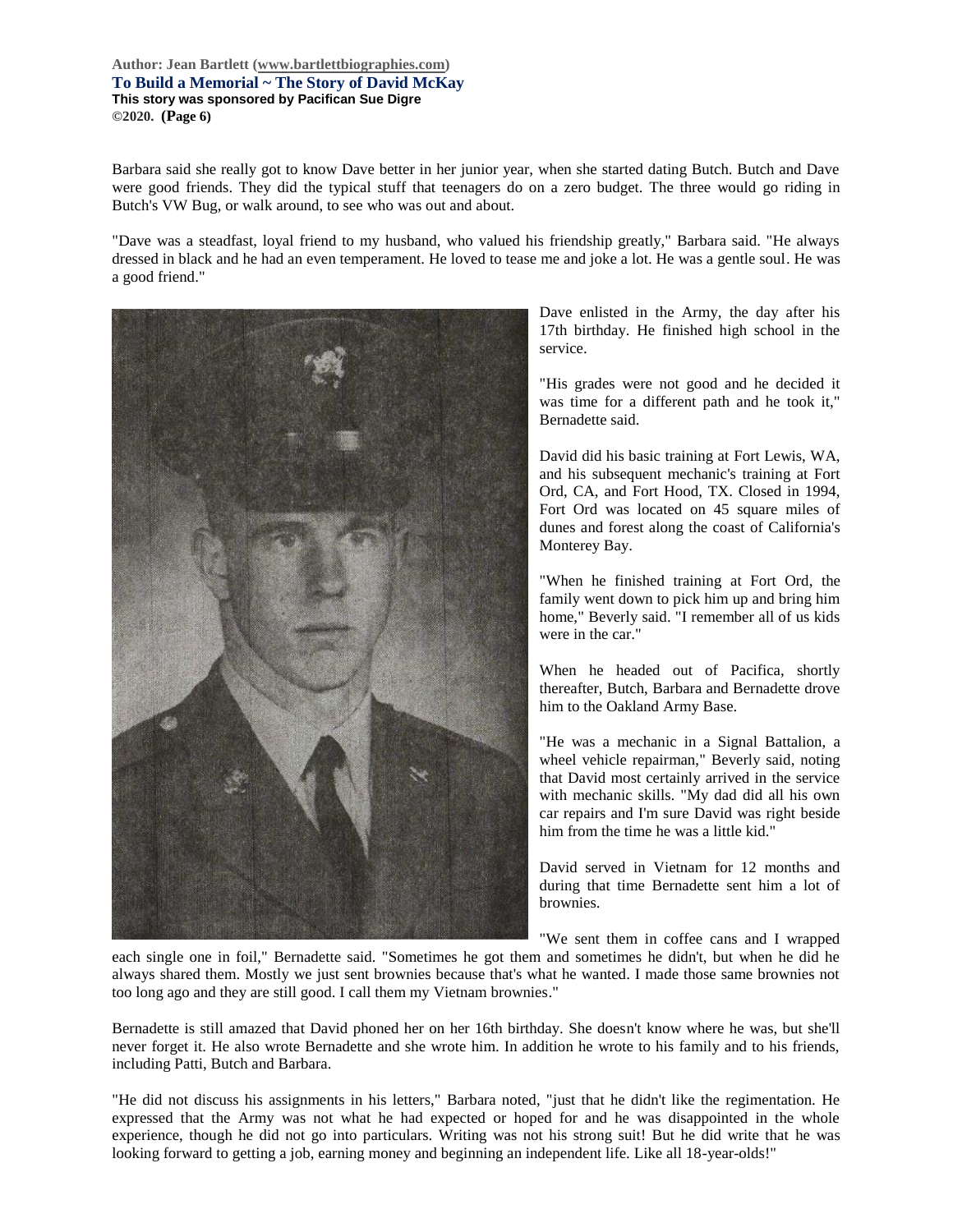**Author: Jean Bartlett [\(www.bartlettbiographies.com\)](http://www.bartlettbiographies.com/) To Build a Memorial ~ The Story of David McKay This story was sponsored by Pacifican Sue Digre ©2020. (Page 7)**

"David was always a good big brother," Beverly said. "There was no drama. I don't remember us fighting. He got along with everyone. When he was home on leave, I would ask, 'Can I have a dollar?' And he'd say, 'No, you're a pain in the ass!' And then he'd give me more than I asked for."

Growing up, David and his twin brothers shared a room. They had bunkbeds.

"We were young when David headed off to Vietnam," Jimmy said. "But we looked up to him. He let us hang around with his friends back at the end of Rosita Rd. And in the end, we not only lost David, but we lost a bunch of his friends: Stan Childers, Medford Chrysler and Johnny White."

"When we were kids, one of David's best friends, Mike Farrell, used to call us Heckle and Jeckle," Jimmy went on to say. "Dennis is Heckle and I'm Jeckle. Dennis and I each got our name tattooed. It's a good memory."



**63B10-Light-Wheel Vehicle Mechanic David McKay Biên Hòa, Đồng Nai Province, Vietnam, 1970**

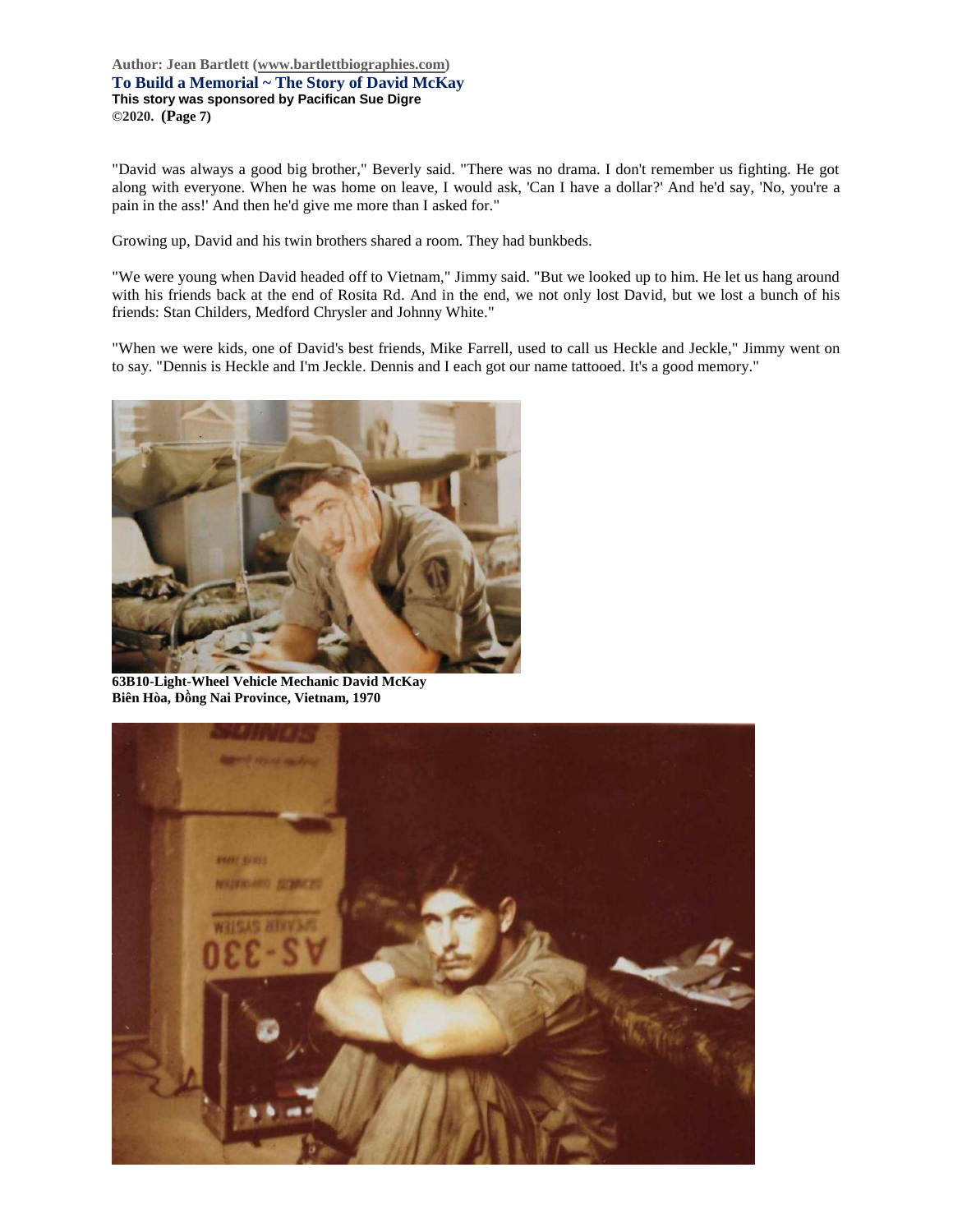After serving a year in Vietnam, David came home on leave. He was home from April 5 to May 5. He told his folks he had signed up for another six months in Vietnam so that he could be released from the Army earlier, in November of 1970, rather than March of 1971. He had plans. He wanted to go to college. He wanted to travel the United States.

Attending Johnny White's funeral was one of the hardest things David did during his leave home. The two were longtime friends from the neighborhood and through school. PFC Johnny Bryan White died in Gia Định Province, South Vietnam on April 16, 1970.

"It was an open casket for Johnny's funeral," Beverly said. "David told my mom he would not want that."

As both Beverly and Bernadette pointed out, David also met one of his greatest joys on his leave. He bought himself a "big, Honda candy gold motorcycle."

"We would take off on his motorcycle and go for rides," Bernadette said. "He absolutely loved it."

David's mom reiterated that sentiment in the *Pacifica Tribune* story. "He just loved that bike," she said. "It was his first possession, something he owned that was completely his."

He put 1,000 miles on it in those 30 days home.

"The first time David went over to Vietnam, I didn't feel any sort of extra feeling of worry," Bernadette said. "The second time, I was so afraid and I asked him not to go. I still remember our goodbye. It was extremely painful."

On June 4, 1970, U.S. Army Specialist 4 David George McKay, B Company, 53rd Signal Battalion, Second Field Force, was struck by a U.S. Army military vehicle in Biên Hòa, South Vietnam. He died as a result of his injuries.

He is interred at Golden Gate National Cemetery in San Bruno, CA. His service was held at Chapel By The Sea in Pacifica.

"David wasn't an angel," Jimmy said. "He was just a brother we looked up to. He taught us respect. He let us hang around with him. That was so cool. He was, he is, my hero."



**David poses with his beloved Honda motorcycle, Pacifica, CA, 1970.**